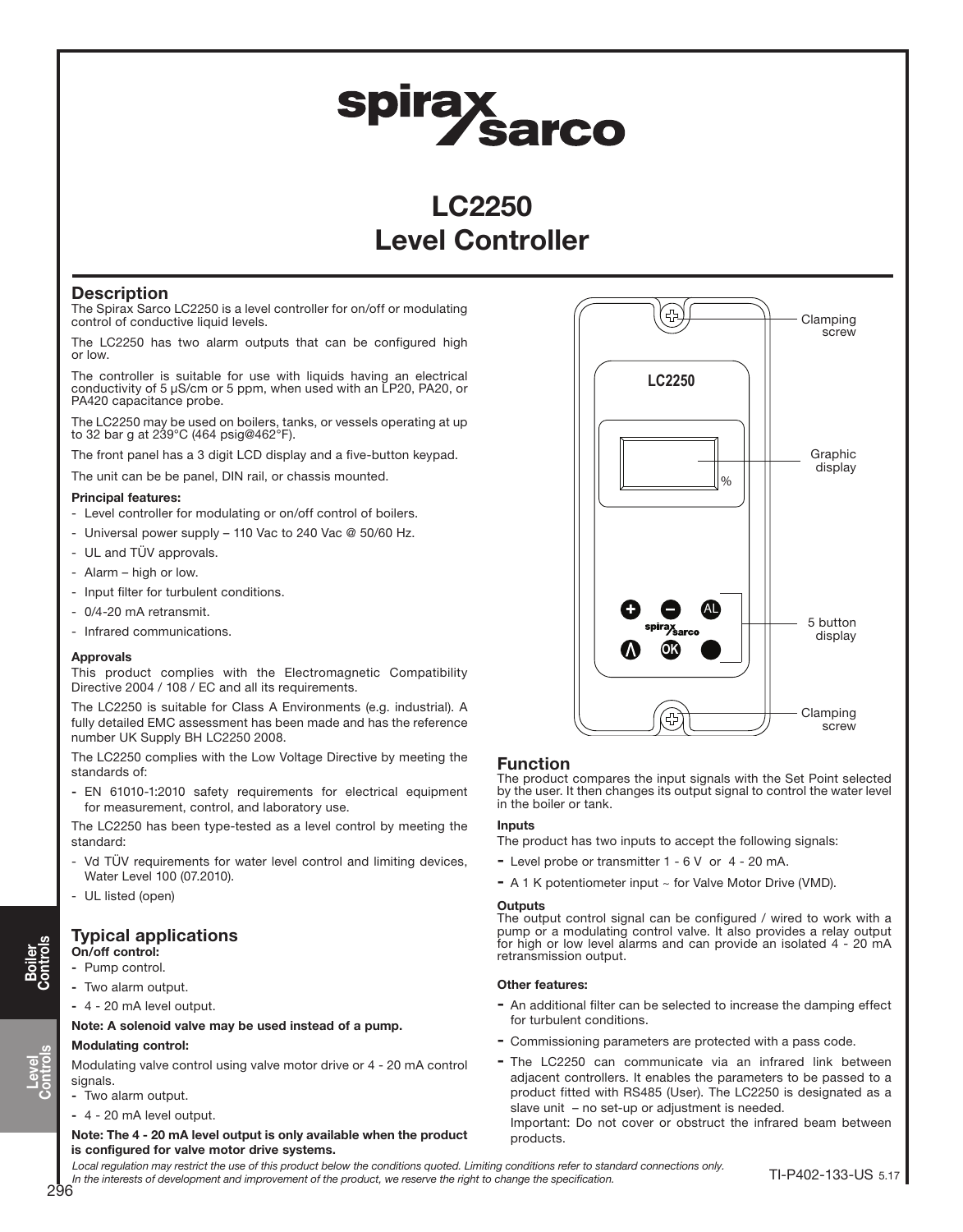# LC2250 Level Controller

# Technical data LC2250

|                                        |                                         | Mains voltage range                    | 110 Vac to 240 Vac at 50/60 Hz                                                                                                                                                             |                                         |
|----------------------------------------|-----------------------------------------|----------------------------------------|--------------------------------------------------------------------------------------------------------------------------------------------------------------------------------------------|-----------------------------------------|
| <b>Power supply</b>                    |                                         | Power consumption                      | 7.5 W (maximum)                                                                                                                                                                            |                                         |
|                                        |                                         | General                                | Indoor use only                                                                                                                                                                            |                                         |
| <b>Environmental</b>                   |                                         | Maximum altitude                       | 2 000 m (6 562 ft) above sea level                                                                                                                                                         |                                         |
|                                        |                                         | Ambient temperature limits             | $0 - 55^{\circ}$ C (32-131°F)                                                                                                                                                              |                                         |
|                                        |                                         | Maximum relative humidity              | 80% up to 31°C (88°F) decreasing linearly to 50% at 40°C (104°F)                                                                                                                           |                                         |
|                                        |                                         | Overvoltage category                   | III                                                                                                                                                                                        |                                         |
|                                        |                                         |                                        | 2 (as supplied)                                                                                                                                                                            |                                         |
|                                        |                                         | Pollution degree                       | 3 (when installed in an enclosure) - Minimum of IP54 or<br>UL50 / NEMA Type 3, 3S, 4, 4X, 6, 6P or 13.                                                                                     |                                         |
|                                        |                                         | Enclosure rating<br>(front panel only) | NEMA type 4 hose down only (UL approval) and<br>IP65 (verified by TRAC Global)                                                                                                             |                                         |
|                                        |                                         | LVD (safety)                           | Electrical safety EN 61010-1 UL61010-1, 3rd Edition,<br>2012-05 CAN/CSA-C22.2 No. 61010-1, 3rd Edition, 2012-05                                                                            |                                         |
|                                        |                                         | <b>EMC</b>                             | Immunity/Emissions                                                                                                                                                                         | Suitable for heavy industrial locations |
|                                        |                                         | Enclosure                              | Material                                                                                                                                                                                   | Polycarbonate                           |
|                                        |                                         | Front panel                            | Material                                                                                                                                                                                   | Silicone rubber, 60 shore.              |
|                                        |                                         | Solder                                 | Tin/lead (60/40%)                                                                                                                                                                          |                                         |
|                                        | <b>Mains</b><br>and signal<br>connector | Termination                            | Rising clamp plug-in terminal blocks with screw connectors.<br><b>Caution:</b> Use only the connectors supplied by Spirax Sarco Ltd.<br>Safety and Approvals may be compromised otherwise. |                                         |
|                                        |                                         | Cable size                             | 0.2 mm <sup>2</sup> (24 AWG) to 2.5 mm <sup>2</sup> (12 AWG).                                                                                                                              |                                         |
|                                        |                                         | Stripping length                       | $5 - 6$ mm $(0.2")$                                                                                                                                                                        |                                         |
|                                        | Level probe<br>cable/wire               | Type                                   | High temperature                                                                                                                                                                           |                                         |
| Cable/wire<br>and<br>connector<br>data |                                         | Shield type                            | Screened                                                                                                                                                                                   |                                         |
|                                        |                                         | Number of cores                        | 3 LP20/PA20, 2 (LP20/PA420 4-20mA Transducer)                                                                                                                                              |                                         |
|                                        |                                         | Gauge                                  | $1 - 1.5$ mm <sup>2</sup> (18 - 16 AWG)                                                                                                                                                    |                                         |
|                                        |                                         | Maximum length                         | 100 m (328 ft)                                                                                                                                                                             |                                         |
|                                        |                                         | <b>Type</b>                            | Twisted pair                                                                                                                                                                               |                                         |
|                                        | 4 - 20 mA                               | Shield type                            | Screened<br>1                                                                                                                                                                              |                                         |
|                                        | output                                  | Number of pairs                        |                                                                                                                                                                                            |                                         |
|                                        | cable / wires                           | Gauge                                  | $0.23 - 1$ mm <sup>2</sup> (24 - 18 AWG)                                                                                                                                                   |                                         |
|                                        |                                         | Maximum length                         | 100 m (328 ft)                                                                                                                                                                             |                                         |
| Input<br>technical<br>data             |                                         | Minimum voltage                        | 0 Vdc or 1 V (with OUTRANGE function selected)                                                                                                                                             |                                         |
|                                        |                                         | Maximum voltage                        | 6 Vdc (absolute maximum = 7 Vdc)                                                                                                                                                           |                                         |
|                                        |                                         | Input impedance                        | 28 KΩ                                                                                                                                                                                      |                                         |
|                                        | Level                                   | Accuracy                               | 5% FSD over operating range<br>2.5% FSD over operating range                                                                                                                               |                                         |
|                                        | voltage                                 | Repeatability                          |                                                                                                                                                                                            |                                         |
|                                        |                                         | Resolution                             | 14 bit (0.15 mV approximately)                                                                                                                                                             |                                         |
|                                        |                                         | Sample time                            | 260 Hz                                                                                                                                                                                     |                                         |
|                                        |                                         | Minimum current                        | 0 <sub>m</sub> A                                                                                                                                                                           |                                         |
|                                        | $4 - 20$ mA                             | Maximum current                        | 22 mA                                                                                                                                                                                      |                                         |
|                                        |                                         | Input impedance                        | 11 KΩ                                                                                                                                                                                      |                                         |
|                                        |                                         | Accuracy                               | 5% FSD over operating range                                                                                                                                                                |                                         |
|                                        |                                         | Repeatability                          | 2.5% FSD over operating range                                                                                                                                                              |                                         |
|                                        |                                         | Resolution                             | 14 bit (1 µA - approximately)                                                                                                                                                              |                                         |
|                                        |                                         | Sample time                            | 260 Hz                                                                                                                                                                                     |                                         |

Level Controls